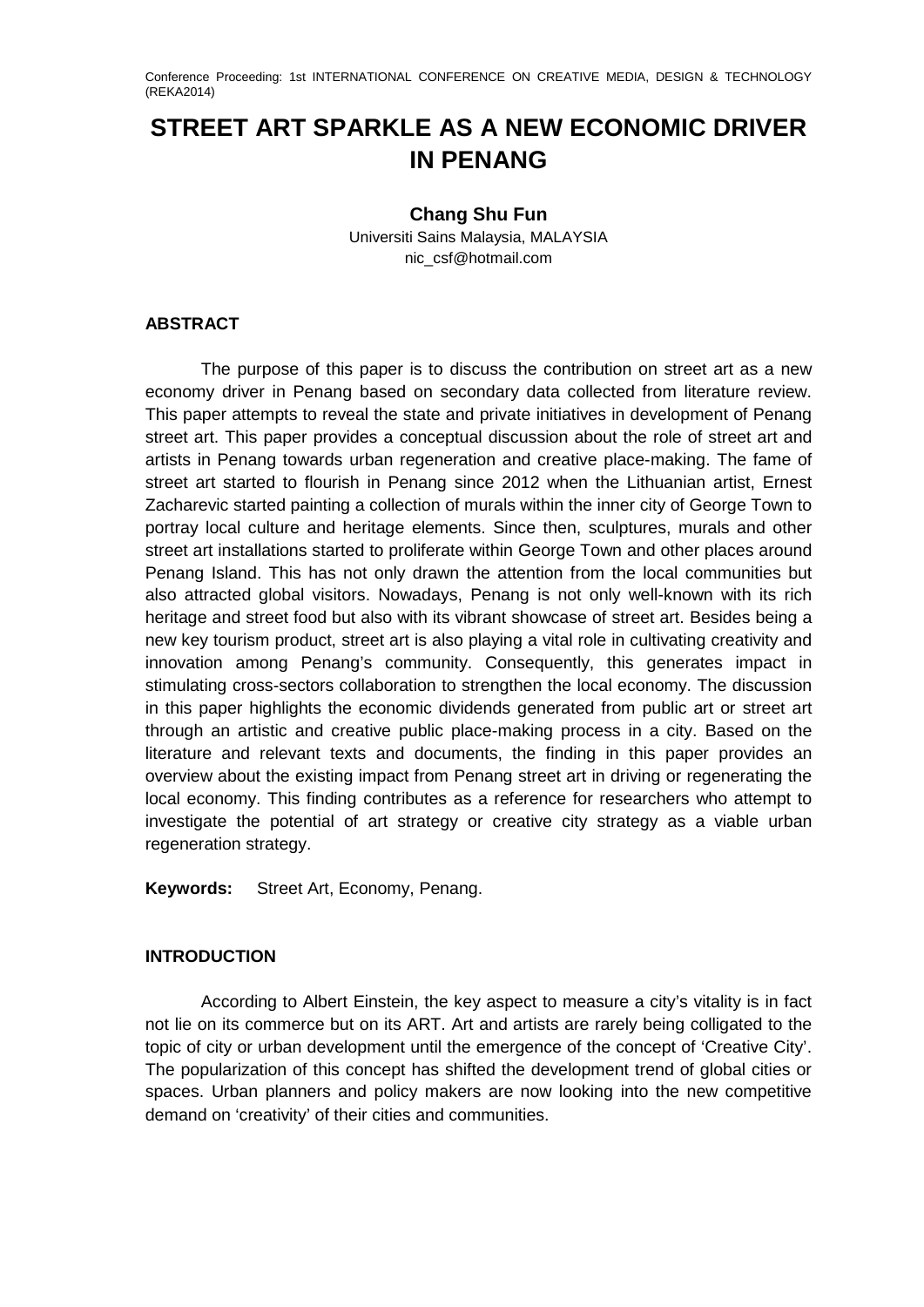Based on Landry's studies (2012), there are nearly 100 global cities name themselves a 'Creative City' referring to their vibrant arts and cultural infrastructure.

The influential model of concentric circles by Throsby (2001) has clearly identified creative arts as the core creative industries. As the result, art has now gained its legitimate stake in policy-making for creative economy. This is even found significant in the post-industrial cities where the local art and cultural assets are strongly promoted to foster the local creativity capacity. The researches on arts impact have highlighted the economic as well as the social dividends contributed from art projects or art initiatives.

Besides of revitalizing neighbourhoods and promoting economic prosperity, art also contribute in individual health and well-being enhancement through direct and indirect mechanisms (Shaw, 1999; Reeves, 2002; Markusen & King, 2003; Arts Victoria, 2008). Today, the power of art or art strategy is well recognized by the national arts council in many countries including the Western countries (i.e. England and Australia) and Asian countries (i.e. Japan, Hong Kong, Singapore, Thailand, Korea and Indonesia).

Art is now found being employed as the key driver for urban or place revitalization. Creative artists are found playing the vital role in creating the vibrant and attractive spaces or places to "work, live, play and invest" in many cities. For instance, public art including street murals, sculptures and public art installation are playing the significant role in creating landmarks and creative spaces in cities such as London, the city of Melbourne, Singapore, Hong Kong and Thailand. In Malaysia, the significant contribution from public or street art in urban revitalization is noticeable in Penang Island. Penang's street art has started to sparkle as a new economic driver. Other than contributing as a new tourism product, Penang's street art also helps in boosting local creative industries and other related industries (i.e. local art industries, retails, restaurants, cafes, hotels, souvenirs and etc.) through economic multiplier effect. Besides, it also brings in positive economic spin-offs like engaging local residents, promoting new social connections among local communities.

This paper aims to discuss about the economic dividends generated from Penang street art through an artistic and creative public place-making process in the city. Based on the literature and relevant texts and documents, the finding provides an overview about the existing contribution from Penang street art in driving or regenerating the local economy.

#### **PROBLEM STATEMENTS**

The adoption of the concept of 'Creative City', particularly through the art and cultural strategy, as the viable urban regeneration strategy has been widely tested in many shrinking or declining industrial cities (i.e. cities in Europe, Australia and United States) (Reeves, 2002; Markusen & King, 2003; Landry, 2005; Renew Australia, 2012).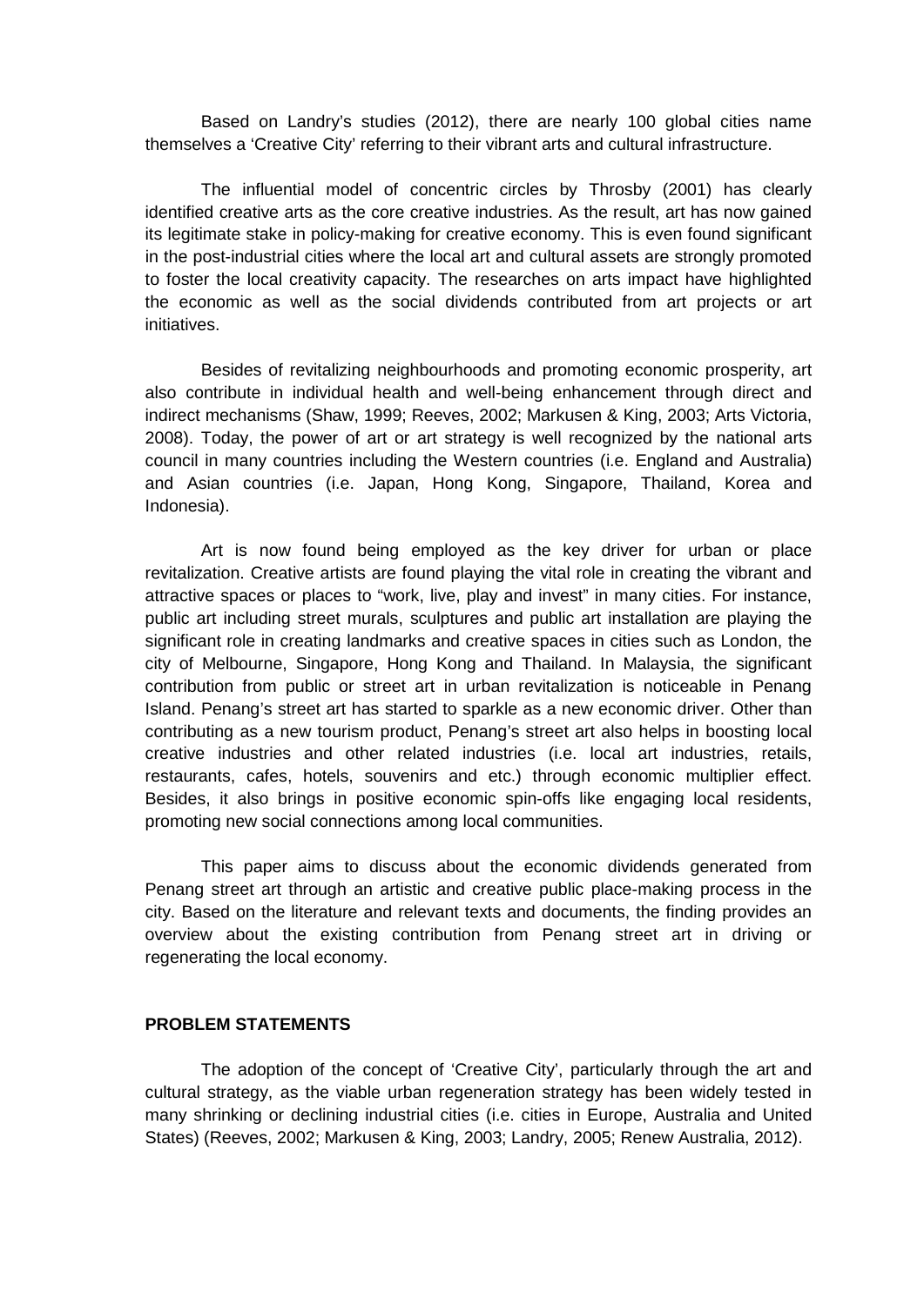From these experiences, art especially the public or street art plays the important role in creative place-making towards the making of creative city.

In order to compete with the intensive global market, Penang's future development requires new catalyst for sustainability. Following by the listing of George Town as a UNESCO World Heritage City in 2008, the local art and cultural elements started to attract the global attention.

In conjunction with George Town Festival 2012, a collection of local public art installations including street murals by Ernest Zacharevic, a Lithuanian artist, were created within the streets in the heritage zone. Since then, Penang's street art, particularly Zacharevic's murals are fast earning its popularity among locals and tourists from all over the world. The artistic charm and the social meaning carried by his murals have successfully promoted Penang's culture to the international platform. One of his murals, titled "Little Children on a Bicycle" was recently featured in The Guardian as one of the best in the world (Yeoh, 2013). Nowadays, Penang's street art has converted many of the almost dying streets within George Town back to live and vibrancy. Those streets are now become the favourite visiting spots and are often crowded with visitors during weekends or public holidays. Other than revitalising the street atmosphere, Penang' street art also regenerate local tourism and spawn other related economic activities or domestic businesses. The multiplier effect has remarkably synergizes the local economy.

## **LITERATURE REVIEWS**

#### **Origin and Development of Street Art**

According Smith (2007), humans started to share and express themselves in a public way by drawing on cave walls since early days. Smith perceives the cave graffiti as the first evidence of guerrilla art, which is a street art movement that first emerged in United Kingdom. Since then, place marking is emerged as an evocative form of place making. Some are purely for expressing resistance and contestation (Stenson, 1997; David & Wilson, 2002) while others are meant for public place beautification (Banksy, 2006). As summarised by Visconti, Sherry JR, Borghini and Anderson (2010), street art including street decorations and inscriptions are originally transformed from the prehistoric cave graffiti to the Roman cities rich in signs, adornments, and writings. It was then seen in colours on churches and noble buildings in the Middle Ages. During the Renaissance, it was seen employed for beautifying public place. Until the late twentieth century, street art comprise aesthetic imaginary for the cultivation of peoples' creativity and innovation.

Nowadays, street art playing the vital role in creative place-making in cultivating a creative city. By conceiving urban landscapes as the canvas or screens, street artists creatively transform the public settings including the walls, floors, metro stations, traffic lights, signposts, public transports and etc. into lively artistic artworks. Some of these artworks carry meaningful messages for the public awareness on various issues that happening globally.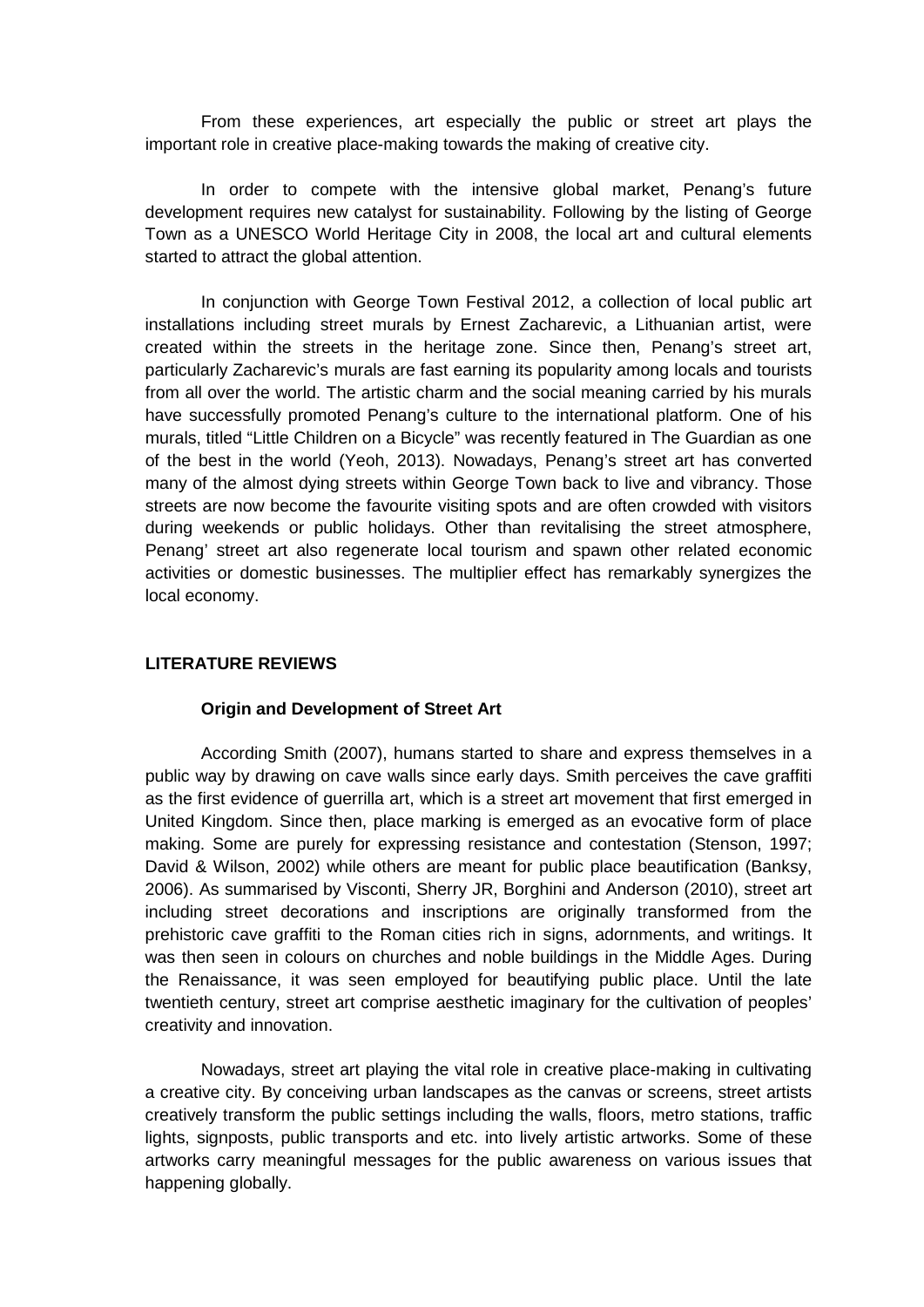Therefore, street art is now also an alternative media for public education other than being a form of creative place-making.

#### **Public or Street Art for Creative Place-making leading for Urban Regeneration**

According to Bengtsen's (2014) recent publication of "The Street Art World", street art has embedded as part of today's popular culture. Besides receiving growing attention from the art market, street art has also drawn the attention from the city makers or urban planners who are advocating for creative place-making or creative citymaking. Nowadays, street art or public art is widely accepted as positive input for cities or places. It contributes towards artistic and attractive public cityscapes by adding aesthetic values to public spaces or streets. This consequently elevates the overall image of a city, revitalises neighbourhoods and promotes economic prosperity (Newcastle City Council, 2002; Reeves, 2002; Arts Victoria, 2008; Markusen & Gadwa, 2010). One of the direct significant economic dividends generated from public or street art is boosting the local tourism industry. Subsequently, the increased population of tourists or visitors promotes other related economic activities such as souvenirs trading, retails, transport services, hotels, food and beverage businesses. This multiplier effect has significantly synergised the local economy.

Lately, the role of street artists is not only limited at the public streets, lanes or alleys. The production by street artists has entered galleries, auction houses and museums. Some artists have even participated in large-scale public art projects (Bengtsen, 2014). According to Sereemongkonpol (2014), street art in Thailand is not merely playing the role in public place-making. It is now popularly employed in interior design for hotels and restaurants around major cities in Thailand. For example, the newly operating Beat Hotel in Bangkok is popular as the art hotel with rooms designed and furnished artistically by six local urban artists, graphic designers and illustrators.

Based on some studies on arts impact in urban development, the vibrant art activities in a city not only generate dividends to the local economy, but also contribute towards enhancing community well-being for rebuilding resilient and inclusive communities through direct and indirect mechanisms (Reeves, 2002; Arts Victoria, 2008, Markusen & Gadwa, 2010). Many developed countries (i.e. United States, Australia and England) as well as developing countries (i.e. Hong Kong, Singapore, Taiwan and Indonesia), which acknowledged the power of art and culture in urban development, are now putting public art at the centre of regeneration investment. One of the successful examples is the city of Philadelphia which is once plagued by graffiti. Through the Philadelphia's Mural Arts Program, headed by founding muralist Jane Golden, the city is now successfully transformed into the City of Murals. Every year, twelve thousand residents and visitors tour the artworks within this city (Markusen & Gadwa, 2010).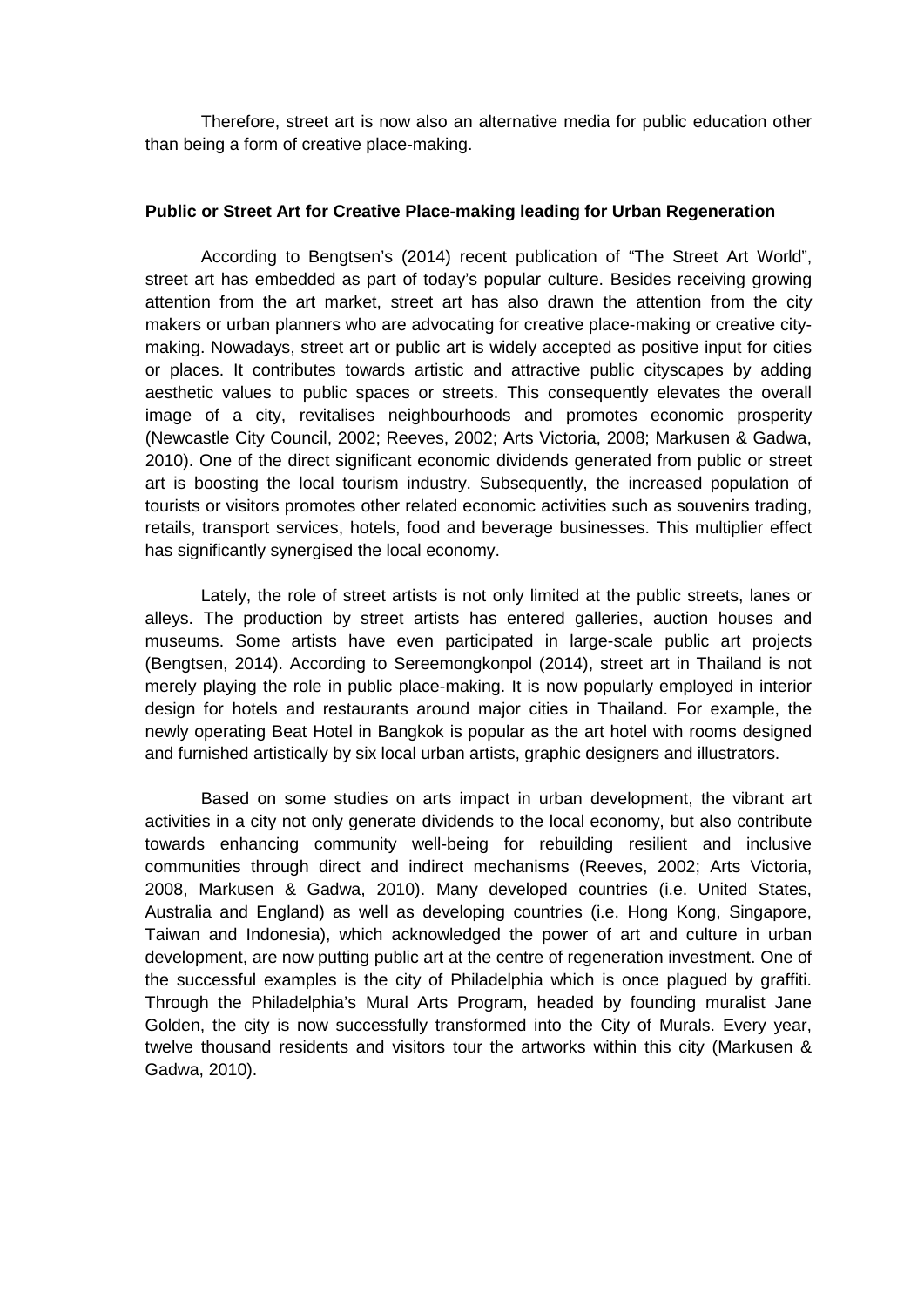

**Figure 3.1** *Design in Motion in 2009 under City of Philadelphia Mural Arts Program (Source: extracted from "Creative Placemaking: Case Studies", a White Paper for The Mayors' Institute on City Design by Markusen & Gadwa (2010) (Photo by Steve Weinik)*

#### **METHODOLOGY**

This paper is written based on secondary data and information collected through literature review. Relevant documents such as government publications/ statistics, published reports, news articles, related websites, blogs, research papers and presentation materials are referred for the conceptual discussion.

#### **DISCUSSION**

#### **Penang's Street Art: an Overview**

The streets in George Town heritage zone have become a canvas for street art with the approval from the local authorities. This was begun with the state government's project of 'Marking George Town' in 2009. The project was started with showcasing series of caricatures by the cartoonists such as Tang Mun Kian and Baba Chuah at various streets within George Town heritage zone.

Following by this, Sculpture at Work, a company which creates steel-rod sculptures, was also involved in the project. The ultimate objective of the project is to generate public awareness about the rich heritage and cultural assets within George Town.

These caricatures provide the eye-catching dioramas depicting the history of life in George Town. Besides of visually attract the public attention, the caricatures also creatively deliver the voices from the past telling about the stories of streets as well as the local communities who used to resided there.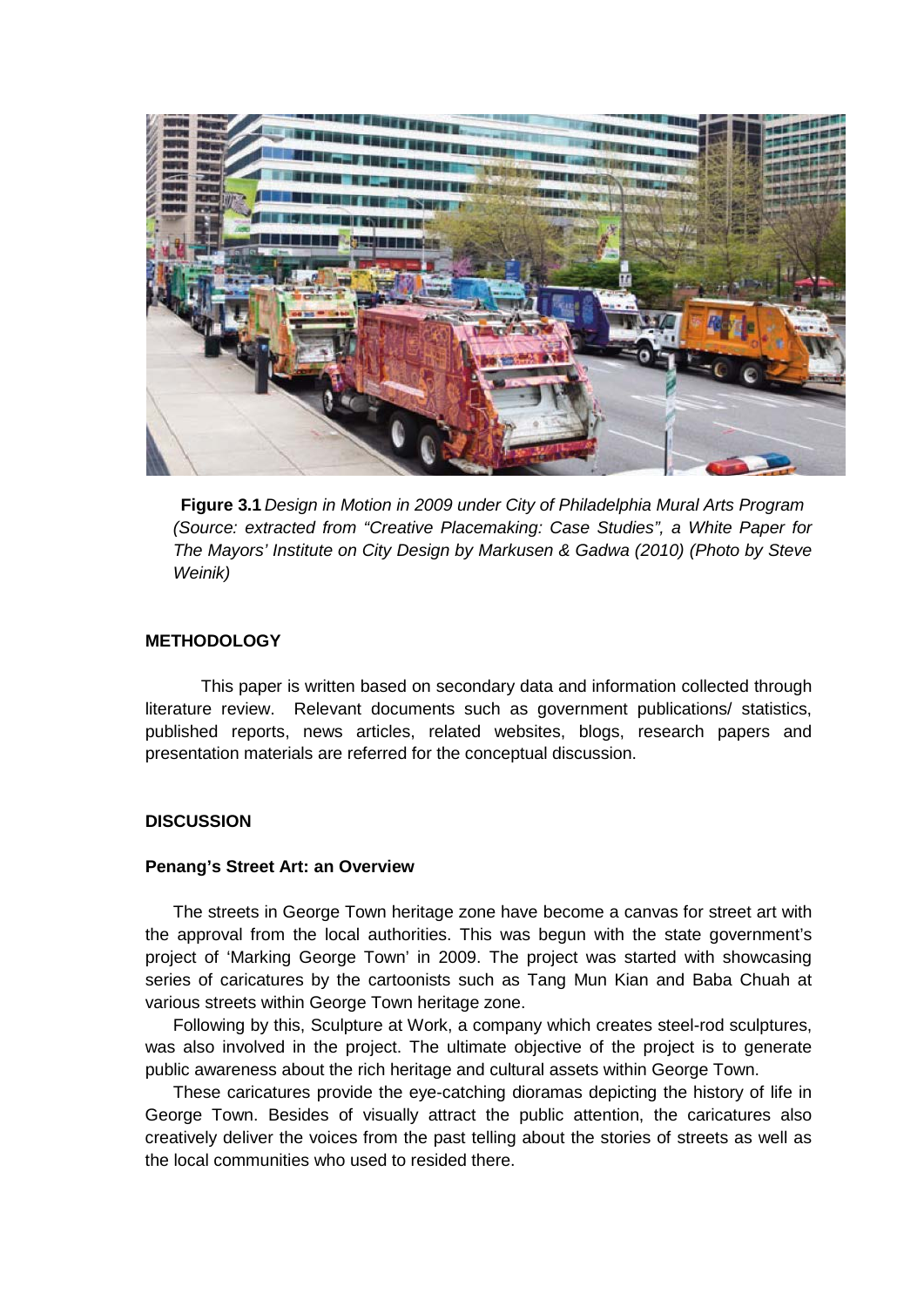This project targets to install a total of 52 public street sculptures within George Town progressively (Penang Global Tourism, n.d.). With reference to the brochure published by Penang Global Tourism by December 2013, all 52 street sculptures have successfully installed within George Town city (Penang Global Tourism, 2013).

Later in 2012, in conjunction with the 2012 George Town Festival celebrations, Ernest Zacharevic, the London-trained Lithuanian artist, was commissioned to paint 'Mirrors George Town', a collection of street murals within the inner city of George Town. His simple yet meaningful murals have successfully transform George Town into an interesting city to visit, with its attractive streetscape. His murals have not only attracted the local appreciation but also captured the global attention.

According to the brochure, "Marking George Town", published by Penang Global Tourism in December 2013, tourists and visitors are now being offered to a great expanded collection of street art to explore the local heritage and culture of George Town. There are total 52 wrought-iron caricatures with anecdotal descriptions of the streets in George Town and 18 wall murals that mirroring the life and practices of the local community.

## **Role of Penang's street art in cultivating a creative city as an urban regeneration strategy**

Today, Penang's street art positively contributes in promoting Penang, particularly the George Town city as a creative city. Penang started to strengthen its international position at the global tourism market with this new tourism product. Nowadays, tour around George Town to discover the unique and meaningful street art is widely promoted as a must tour under the local as well as the international tour packages. As a result, the almost dying streets within George Town city have now become the lively and vibrant visiting spots, which found crowded with visitors during most of the weekends and public holidays. Other than successfully revitalise the local streets atmosphere, this also significantly benefitted the local business operators. The business activities of the local retails, hotels, restaurants, cafes, souvenirs shops and other related industries, especially the local arts and cultural industries are remarkably revived. Many new creative hotels, cafes and restaurants as well as commercial art galleries and museums are increasingly found within the city.

Recently, street art is not merely employed for public place-making in Penang. We can now spot some cafes, restaurants, hotels and shops that widely employed street art including wall paintings and sculptures or crafts for the interior design and decoration. Furthermore, we can now seeing stakeholders from local art or related industries started to capitalise street art as commercial visual art products. For example, the Made In Penang Interactive Museum, which started to operate since 2013, is currently a flourishing private museum in Penang. It offers new experience to Penang's art appreciators by showcasing three-dimensional wall and floor murals. Its popularity has remarkably showed the potential of business in art museum.

Overall, the fame of Penang's street art has significantly promoted the local demand on visual artworks. Other than generating profits for marketers or vendors, this also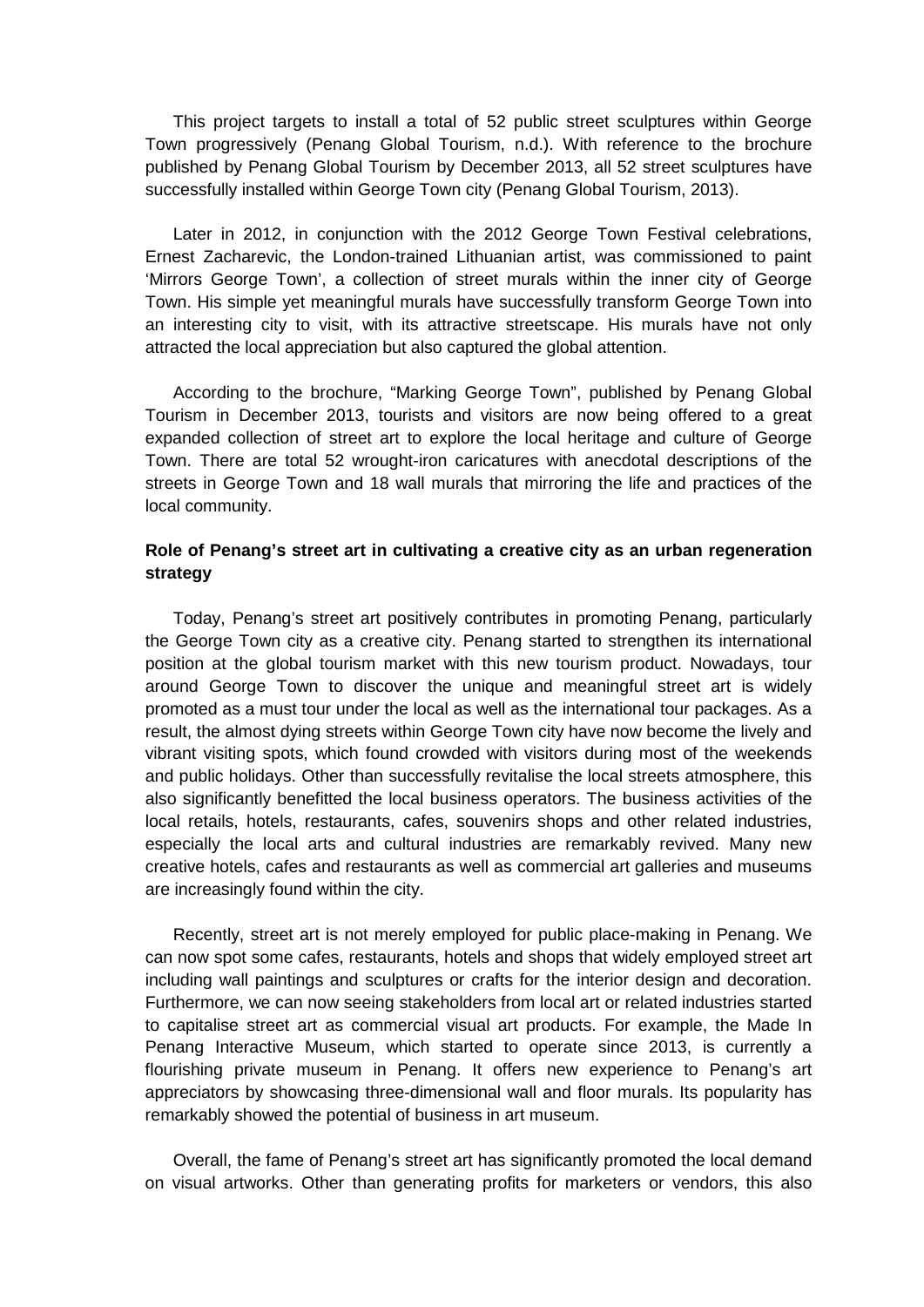opens up more jobs opportunities to local artists and other related parties. It positively synergises the local art and cultural industry and cultivates Penang's creativity capacity towards the making of a creative city. Consequently, this brings in multiple benefits in regenerating the local economic development through direct and indirect mechanisms.

# **Challenges & Issues**

As the public and street art projects growing vigorously in Penang, it is crucial for the local government to consider the challenge in managing the artworks and also dealing with any side impacts which might arise. A well-planned practical guideline or policy are urgently called for to regulate, preserve or maintain, facilitate as well as support the public and street art projects in Penang. The guideline or policy should at least practically outline details to answer the following questions:

- 1) How to differentiate public or street art with street vandalism?
- 2) Who entitled the permission to installed public or street artworks within the city? What are limitations or restrictions?
- 3) Who will the owner of the public artwork?
- 4) Who or which party is liable or responsible for the public liability associated with the artwork?
- 5) Who will be the carer that responsible to maintain and preserve the artworks?

# **CONCLUSION**

Overall, it is remarkable that street art is playing an outstanding role as a new tourism products and creative asset in Penang. It significantly contributes as a new economic driver in Penang. It contributes in regenerating the local economic development through the cultivation of the local creative industries. Also, it helps in revitalising the declining places or neighbourhoods in Penang, particularly within the George Town city through the increasing public engagement with public art. Nevertheless, it is crucial for the local government to rethink deliberately on the ways forward to govern and regulate beside of facilitate and promote the flourish of Penang's street art.

## **REFERENCES**

Arts Victoria (2008) '*The Role of Arts and Culture in Liveability and Competitiveness',*  a submission to the Victorian Competition and Efficiency Commission's Inquiry into Enhancing Victoria's Liveability, February 2008, Victoria, Australia.

Banksy (2006) 'Wall and Piece', Century, London.

Bengtsen, P. (2014) '*The Street Art World'*[, Dissertation, Almendros de Granada Press.](http://www.lunduniversity.lu.se/o.o.i.s?id=24732&postid=4392026) 

David, B. and Wilson, M. (2002), 'Spaces of Resistance:Graffiti and Indigenous Place Markings in the Early EuropeanContact Period of Northern Australia', in David,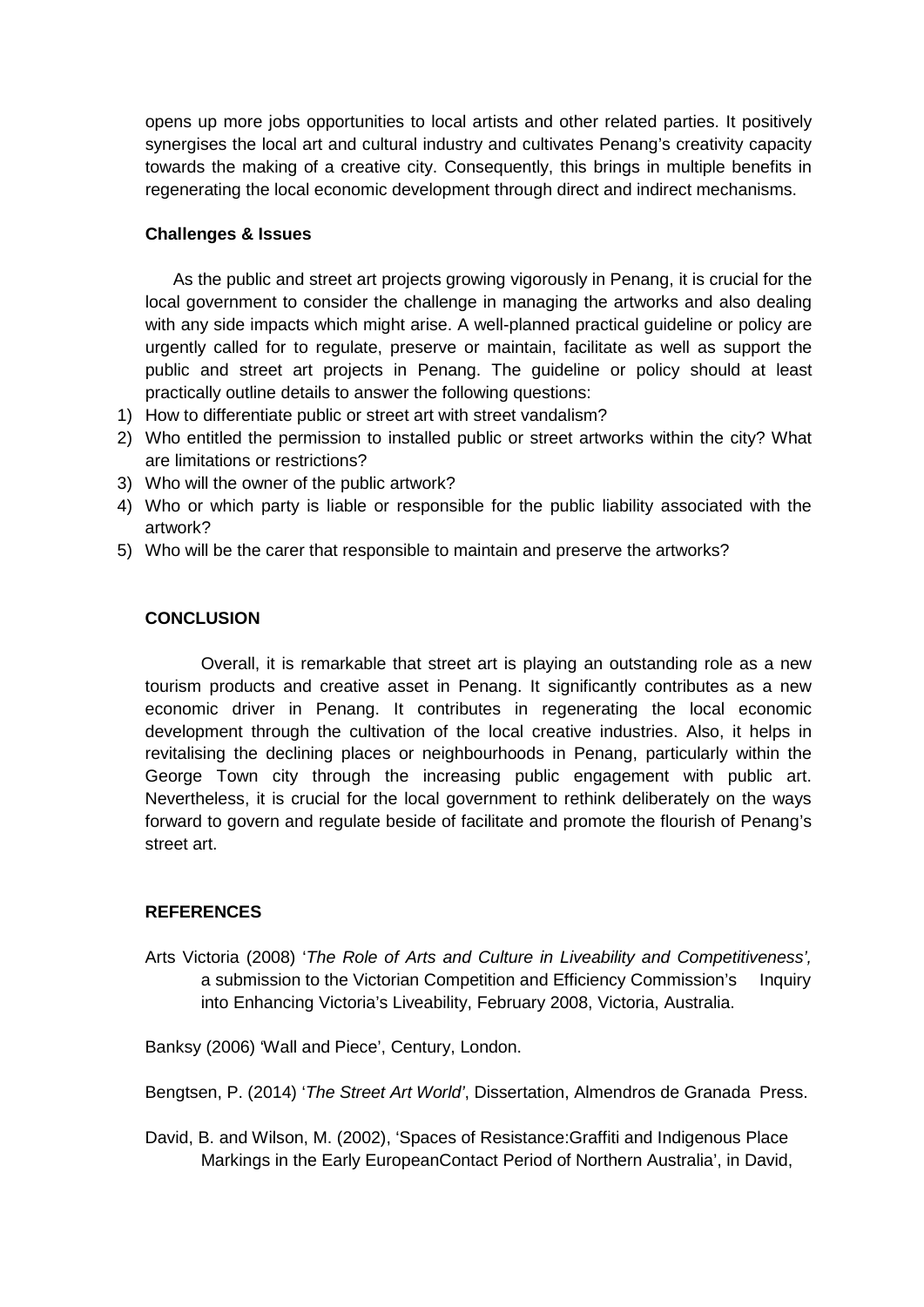B. and Wilson, M. (ed),*Inscribed Landscapes:Marketing and Making Place*,University of Hawaii Press, pg. 42–60, Honolulu.

- Landry, C. (2005) 'London as a Creative City', Creative Industries, pg. 233-243, Blackwell Publishing Ltd.
- Landry, C. (2012) 'The Origins & Futures of the Creative City', Comedia, UK.
- Markusen, A. & King, D. (2003) '*The Artistic Dividend: The Arts' Hidden Contributions to Regional Development',* Project on Regional and Industrial Economics, Humphrey Institute of Public Affairs, University of Minnesota, July.
- Markusen, A. And Gadwa, A. (2010) '*Creative Placemaking',* a White Paper for the Mayors' Institute on City Design, a leadership initiative of the National Endowment for the Arts in partnership with the United States Conference of Mayors and American Architectural Foundation.
- Ooi, K.C. (2014) 'Art Space Expands in Penang'*,* Penang Monthly, Issue 5.14, May 2014, Penang Palette, pg. 52-55, Penang Institute, Penang. Penang Global Tourism (n.d.) '*Street Art in George Town',* Penang Street Art Brochure, Penang Global Tourism, The State Tourism Bureau, Penang. Retrieved on 4 June 2014, from: http://www.tourismpenang.net.my/pdf/streetart-brochure.pdf
- Penang Global Tourism (2013, December) '*Marking George Town',* Penang Street Art Brochure, Penang Global Tourism, The State Tourism Bureau, Penang. Retrieved on 6 Aug 2014, from: http://www.visitpenang.gov.my/download2/street-art-2014.pdf
- *Project Details: Marking George Town* (n.d.) in website of Think City Sdn. Bhd. Retrieved on 4 June 2014, from: http://thinkcity.com.my/index.php/tc-projectpage?project=72
- Reeves, M. (2002) '*Measuring the Economic and Social Impact of the Arts: a Review',* Arts Council of England. Retrieved on 2 April 2014, from: http://www.artscouncil.org.uk/media/uploads/documents/publications/340. pdf Renew Australia (2012) '*Renew Australia brings creative space activation to Docklands'*, published on Docklands Spaces News, 6 December 2012. Retrieved on October 25, 2013 from: http://docklandsspaces.org/news
- Sereemongkonpol, P. (2014)*'City as Canvas: As underground art starts to surface, we take a look at the colourful trend',* online news article published in section "Guru", on 6 June 2014, Bangkok Post, Thailand, retrieved on 24 July 2014, from: http://www.bangkokpost.com/lifestyle/art/413936/city-as- %20%3Cspan%20id=
- Shaw, P. (1999) '*The Arts and Neighbourhood Renewal', a Literature Review to inform the work of Policy Action Team 10,* DCMS.